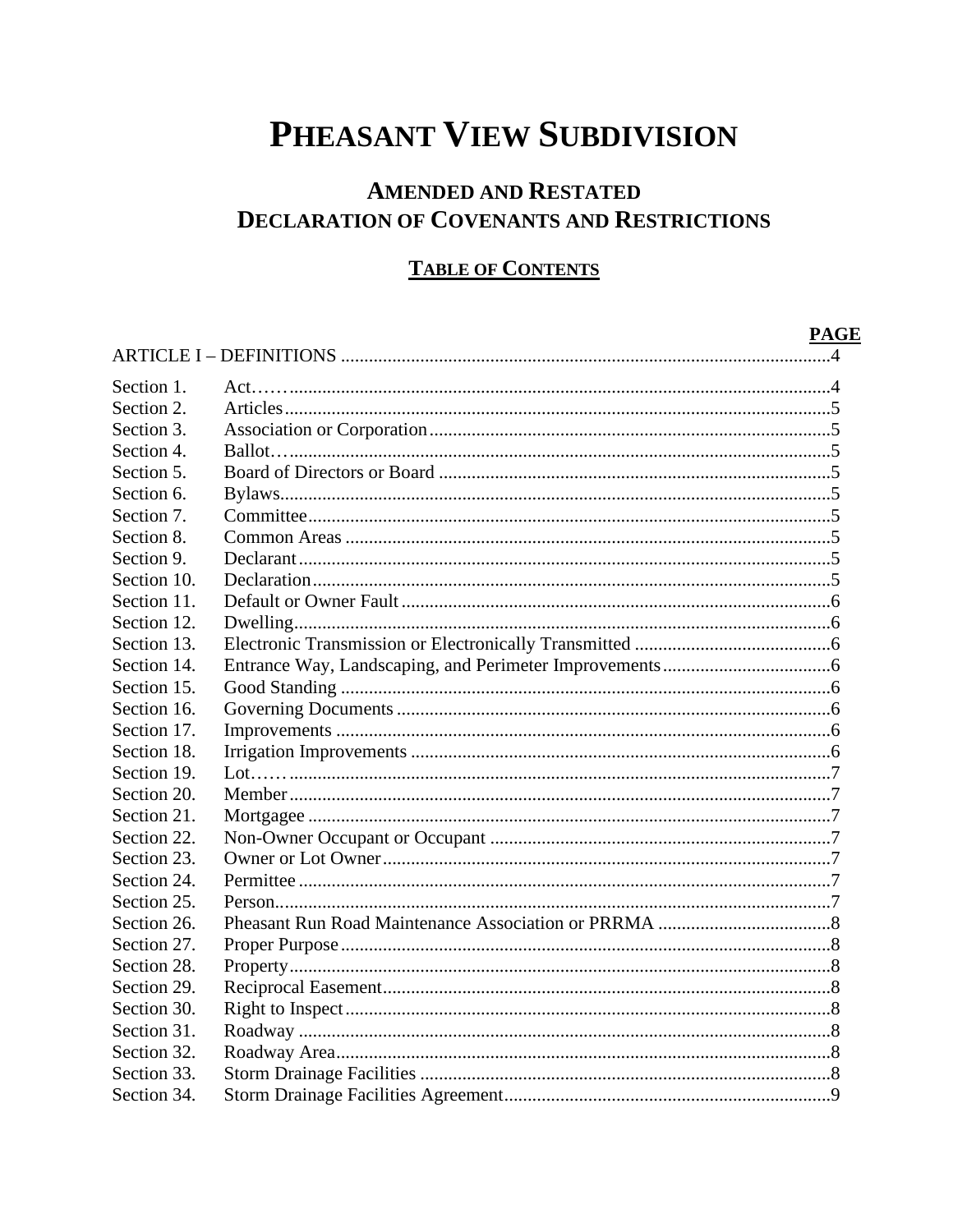| Section 35. |                                                                   |  |
|-------------|-------------------------------------------------------------------|--|
| Section 36. |                                                                   |  |
| Section 37. |                                                                   |  |
| Section 38. |                                                                   |  |
| Section 39. |                                                                   |  |
|             |                                                                   |  |
| Section 1.  |                                                                   |  |
| Section 2.  |                                                                   |  |
| Section 3.  |                                                                   |  |
|             | ARTICLE III - PROPERTY RIGHTS IN THE COMMON AREAS AND ROADWAYS 10 |  |
| Section 1.  |                                                                   |  |
| Section 2.  |                                                                   |  |
| Section 3.  |                                                                   |  |
| Section 4.  |                                                                   |  |
| Section 5.  |                                                                   |  |
| Section 6.  |                                                                   |  |
|             |                                                                   |  |
| Section 1.  |                                                                   |  |
| Section 2.  |                                                                   |  |
| Section 3.  |                                                                   |  |
| Section 4.  |                                                                   |  |
| Section 5.  |                                                                   |  |
| Section 6.  |                                                                   |  |
| Section 7.  |                                                                   |  |
|             |                                                                   |  |
| Section 1.  |                                                                   |  |
| Section 2.  |                                                                   |  |
| Section 3.  |                                                                   |  |
| Section 4.  |                                                                   |  |
|             | А.                                                                |  |
|             | <b>B.</b>                                                         |  |
| Section 5.  |                                                                   |  |
| Section 6.  |                                                                   |  |
|             |                                                                   |  |
| Section 1.  |                                                                   |  |
| Section 2.  |                                                                   |  |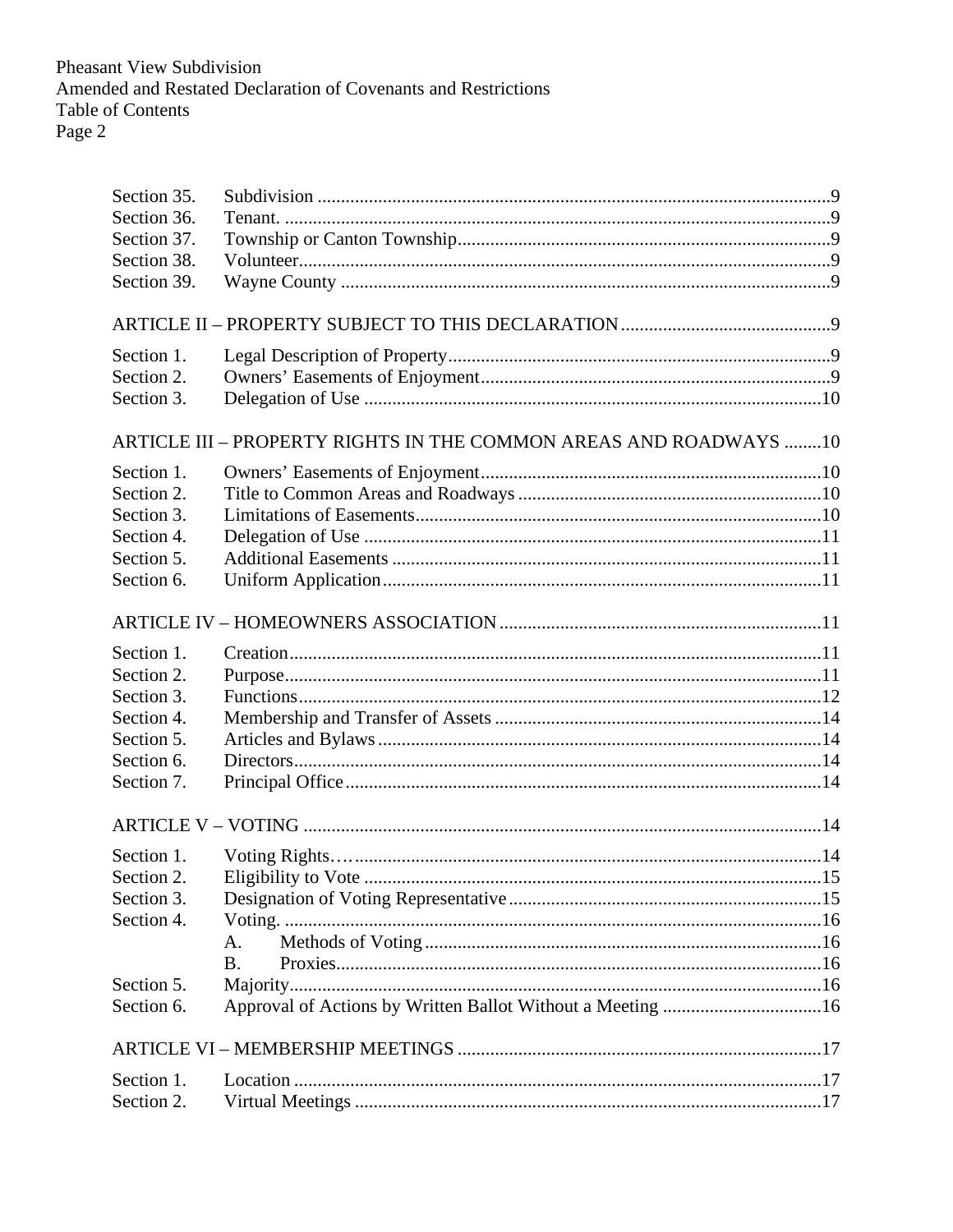| Section 3.  |                                                                         |  |
|-------------|-------------------------------------------------------------------------|--|
| Section 4.  |                                                                         |  |
| Section 5.  |                                                                         |  |
| Section 6.  |                                                                         |  |
| Section 7.  |                                                                         |  |
| Section 8.  |                                                                         |  |
| Section 9.  |                                                                         |  |
| Section 10. |                                                                         |  |
| Section 11. |                                                                         |  |
| Section 12. | Electronic Transmission of Meeting Documents and Communications20       |  |
| Section 13. |                                                                         |  |
|             |                                                                         |  |
| Section 1.  |                                                                         |  |
| Section 2.  |                                                                         |  |
| Section 3.  |                                                                         |  |
| Section 4.  |                                                                         |  |
| Section 5.  |                                                                         |  |
| Section 6.  |                                                                         |  |
| Section 7.  |                                                                         |  |
| Section 8.  |                                                                         |  |
| Section 9.  |                                                                         |  |
| Section 10. |                                                                         |  |
|             | A.                                                                      |  |
|             | <b>B.</b>                                                               |  |
|             | $C$ .                                                                   |  |
|             | D.                                                                      |  |
|             | Ε.                                                                      |  |
|             | F.                                                                      |  |
|             | G.                                                                      |  |
|             | Η.                                                                      |  |
|             | I.                                                                      |  |
|             | Electronic Transmission of Meeting Documents and Communications27<br>J. |  |
| Section 11. |                                                                         |  |
| Section 12. |                                                                         |  |
| Section 13. |                                                                         |  |
|             |                                                                         |  |
| Section 1.  |                                                                         |  |
|             | A.                                                                      |  |
|             | <b>B.</b>                                                               |  |
|             | C.                                                                      |  |
|             |                                                                         |  |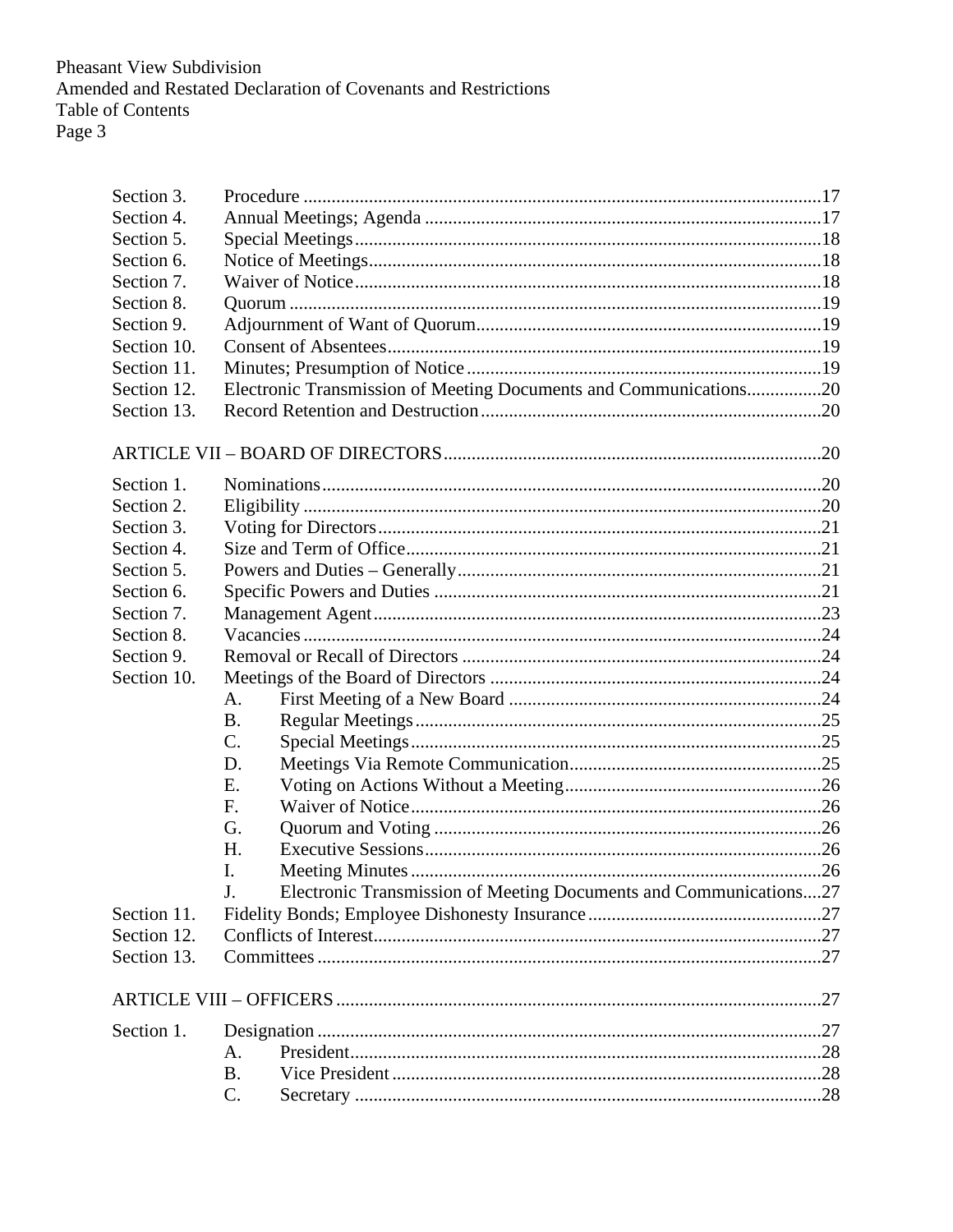|             | D.                                                                       |  |
|-------------|--------------------------------------------------------------------------|--|
|             | Ε.                                                                       |  |
| Section 2.  |                                                                          |  |
| Section 3.  |                                                                          |  |
| Section 4.  |                                                                          |  |
| Section 5.  |                                                                          |  |
| Section 6.  |                                                                          |  |
|             | ARTICLE IX - COVENANT FOR MAINTENANCE ASSESSMENTS30                      |  |
| Section 1.  |                                                                          |  |
| Section 2.  |                                                                          |  |
| Section 3.  |                                                                          |  |
|             | $A_{\cdot}$                                                              |  |
|             | <b>B.</b>                                                                |  |
| Section 4.  |                                                                          |  |
| Section 5.  | Meetings for an Increase in Annual Assessment Amount or Special          |  |
|             |                                                                          |  |
|             | A.                                                                       |  |
|             | B <sub>1</sub>                                                           |  |
|             | $\mathbf{C}$ .                                                           |  |
| Section 6.  |                                                                          |  |
|             | A <sub>1</sub>                                                           |  |
|             | Remedies of the Association for Nonpayment of Assessments32<br><b>B.</b> |  |
| Section 7.  |                                                                          |  |
| Section 8.  |                                                                          |  |
| Section 9.  |                                                                          |  |
| Section 10. |                                                                          |  |
|             |                                                                          |  |
| Section 1.  |                                                                          |  |
| Section 2.  |                                                                          |  |
| Section 3.  |                                                                          |  |
| Section 4.  |                                                                          |  |
| Section 5.  |                                                                          |  |
| Section 6.  |                                                                          |  |
| Section 7.  |                                                                          |  |
| Section 8.  |                                                                          |  |
|             |                                                                          |  |
|             |                                                                          |  |
| Section 1.  |                                                                          |  |
|             | A.                                                                       |  |
|             | <b>B.</b>                                                                |  |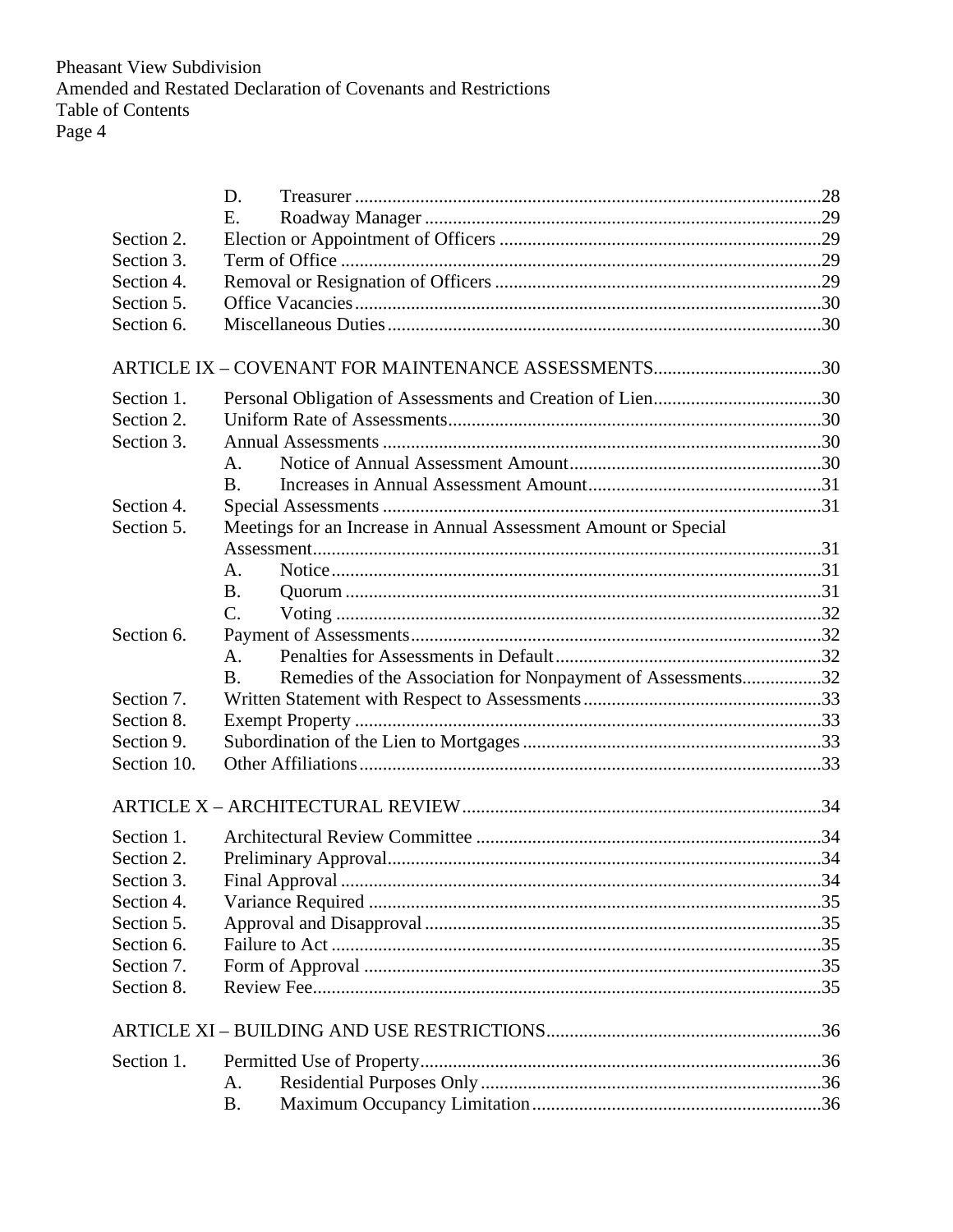|             | $\mathcal{C}$ .                                           |  |
|-------------|-----------------------------------------------------------|--|
|             | D.                                                        |  |
| Section 2.  |                                                           |  |
| Section 3.  |                                                           |  |
| Section 4.  |                                                           |  |
| Section 5.  |                                                           |  |
| Section 6.  |                                                           |  |
| Section 7.  |                                                           |  |
| Section 8.  |                                                           |  |
| Section 9.  |                                                           |  |
| Section 10. |                                                           |  |
| Section 11. |                                                           |  |
| Section 12. |                                                           |  |
| Section 13. |                                                           |  |
| Section 14. |                                                           |  |
| Section 15. |                                                           |  |
| Section 16. |                                                           |  |
| Section 17. |                                                           |  |
| Section 18. |                                                           |  |
| Section 19. |                                                           |  |
| Section 20. |                                                           |  |
| Section 21. |                                                           |  |
|             | A.                                                        |  |
|             | <b>B.</b>                                                 |  |
|             | $C_{\cdot}$                                               |  |
|             | Non-Operational, Unlicensed, or Disabled Vehicles44<br>D. |  |
| Section 22. |                                                           |  |
| Section 23. |                                                           |  |
| Section 24. |                                                           |  |
| Section 25. |                                                           |  |
| Section 26. |                                                           |  |
|             | A.                                                        |  |
|             | <b>B.</b>                                                 |  |
|             | $\mathcal{C}$ .                                           |  |
|             | D.                                                        |  |
| Section 27. |                                                           |  |
| Section 28. |                                                           |  |
| Section 29. |                                                           |  |
| Section 30. |                                                           |  |
| Section 31. |                                                           |  |
|             | A.                                                        |  |
|             | <b>B.</b>                                                 |  |
|             | C.                                                        |  |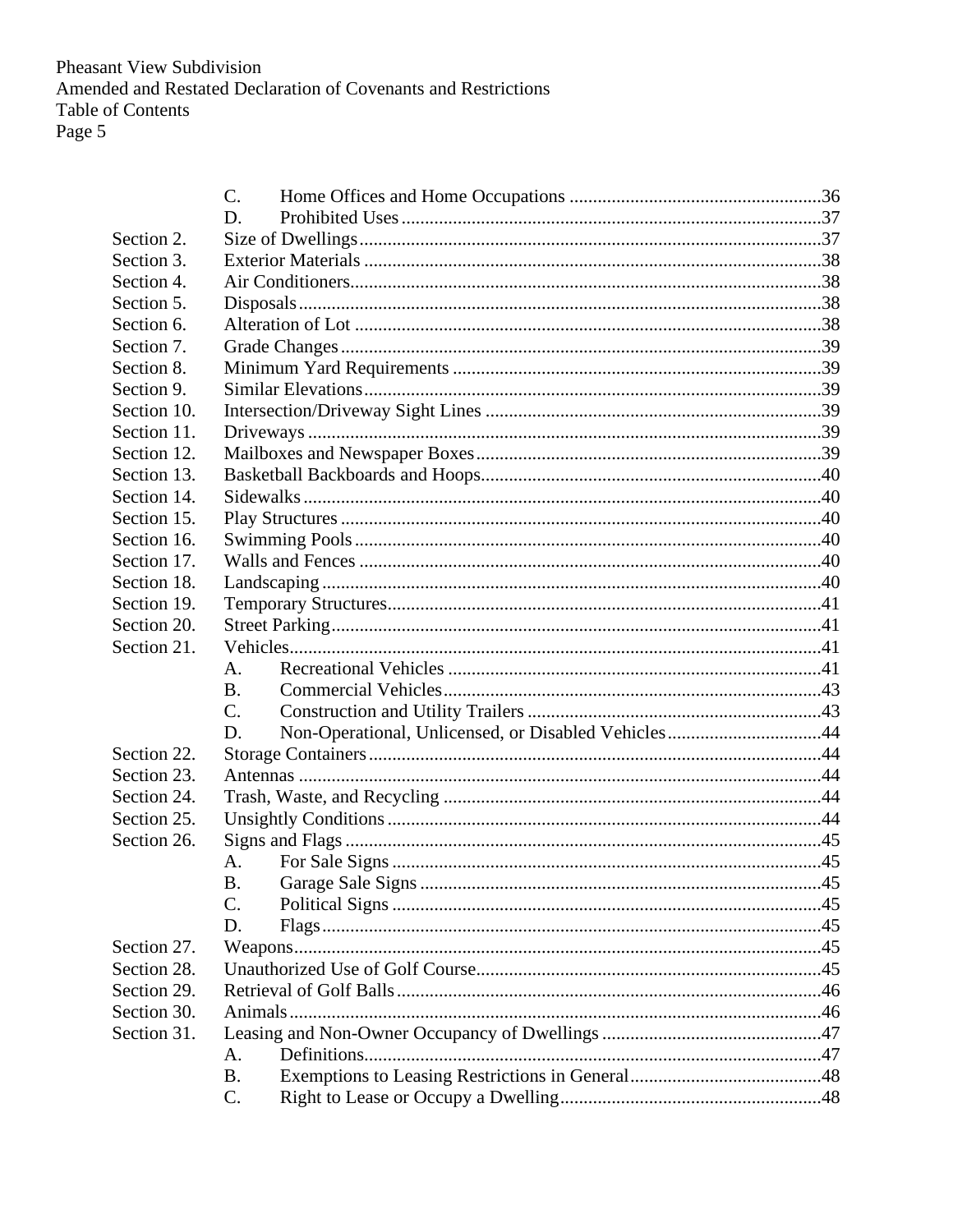|             | D.                                                                         |  |
|-------------|----------------------------------------------------------------------------|--|
|             | Ε.                                                                         |  |
|             | F.                                                                         |  |
|             | Violation of Governing Documents by Tenants or Non-Owner<br>G.             |  |
|             |                                                                            |  |
| Section 32. |                                                                            |  |
| Section 33. |                                                                            |  |
| Section 34. |                                                                            |  |
| Section 35. |                                                                            |  |
| Section 36. |                                                                            |  |
| Section 37. |                                                                            |  |
| Section 38. |                                                                            |  |
|             |                                                                            |  |
| Section 1.  |                                                                            |  |
| Section 2.  |                                                                            |  |
| Section 3.  |                                                                            |  |
| Section 4.  |                                                                            |  |
| Section 5.  |                                                                            |  |
| Section 6.  |                                                                            |  |
| Section 7.  |                                                                            |  |
|             | ARTICLE XIII - INDEMNIFICATION OF DIRECTORS, OFFICERS, AND                 |  |
|             | VOLUNTEERS; DIRECTORS' AND OFFICERS' INSURANCE 55                          |  |
| Section 1.  | Indemnification of Directors, Officers, and Non-Director Volunteers by the |  |
|             |                                                                            |  |
| Section 2.  | Indemnification of Directors, Officers, and Non-Director Volunteers by the |  |
|             | Association - Derivative Actions in the Right of the Association 56        |  |
| Section 3.  |                                                                            |  |
|             |                                                                            |  |
|             |                                                                            |  |
| Section 1.  |                                                                            |  |
| Section 2.  |                                                                            |  |
|             | А.                                                                         |  |
|             | <b>B.</b>                                                                  |  |
|             | $\overline{C}$ .                                                           |  |
| Section 3.  |                                                                            |  |
|             | A.                                                                         |  |
|             | <b>B.</b>                                                                  |  |
|             | C.                                                                         |  |